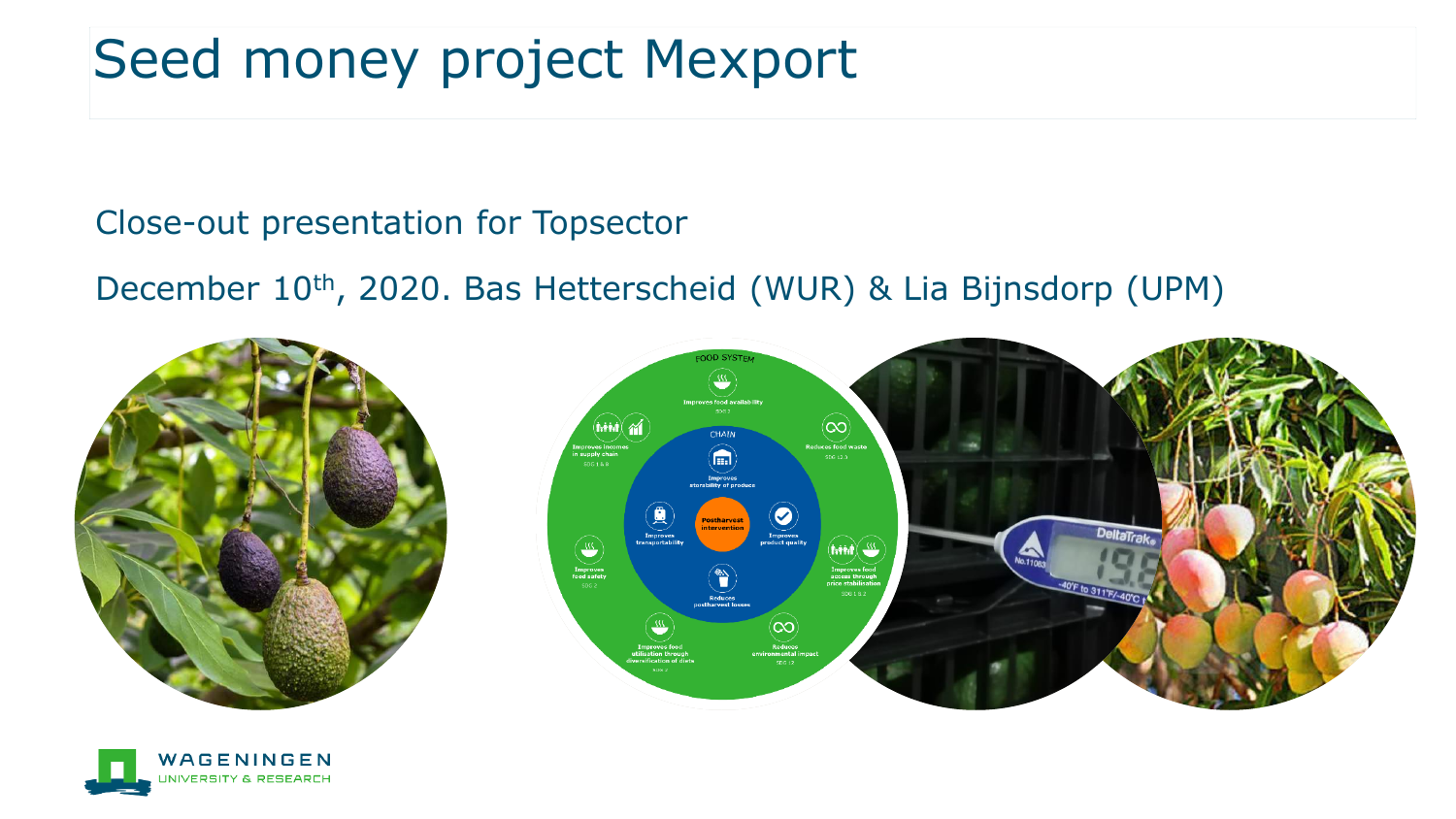## Developments & SMP project



Food system level development related to market and technology development



#### Source: FAS GATS Bico HS-10



|                      | <b>Exports</b> | <b>Market Share (%)</b>                |                                        |                                        |       |       |       |
|----------------------|----------------|----------------------------------------|----------------------------------------|----------------------------------------|-------|-------|-------|
| <b>Partner</b>       | Unit           | <b>July 2017 -</b><br><b>June 2018</b> | <b>July 2018 -</b><br><b>June 2019</b> | <b>July 2019 -</b><br><b>June 2020</b> | 2018  | 2019  | 2020  |
| <b>United States</b> | т              | 766,431                                | 888,833                                | 963,539                                | 74.02 | 77.56 | 75.75 |
| Canada               | т              | 82,848                                 | 88,854                                 | 89,010                                 |       | 7.75  |       |
| Japan                | т              | 59,677                                 | 69.916                                 | 66,150                                 | 5.76  | 6.10  | 5.20  |
| Spain                | T              | 16,107                                 | 16.099                                 | 25.214                                 | 1.56  | 1.41  | 1.98  |
| <b>Netherlands</b>   | т              | 22,804                                 | 13,172                                 | 21,921                                 | 2.20  | 1.15  | 1.72  |
| <b>Others</b>        | т              | 87.614                                 | 69,085                                 | 106,178                                | 8.46  | 6.03  | 8.35  |
| Total                | т              | 1,035,481                              | 1,145,959                              | 1,272,012                              | 100   | 100   | 100   |

#### Source: Gain (2020): Avocado annual Mexico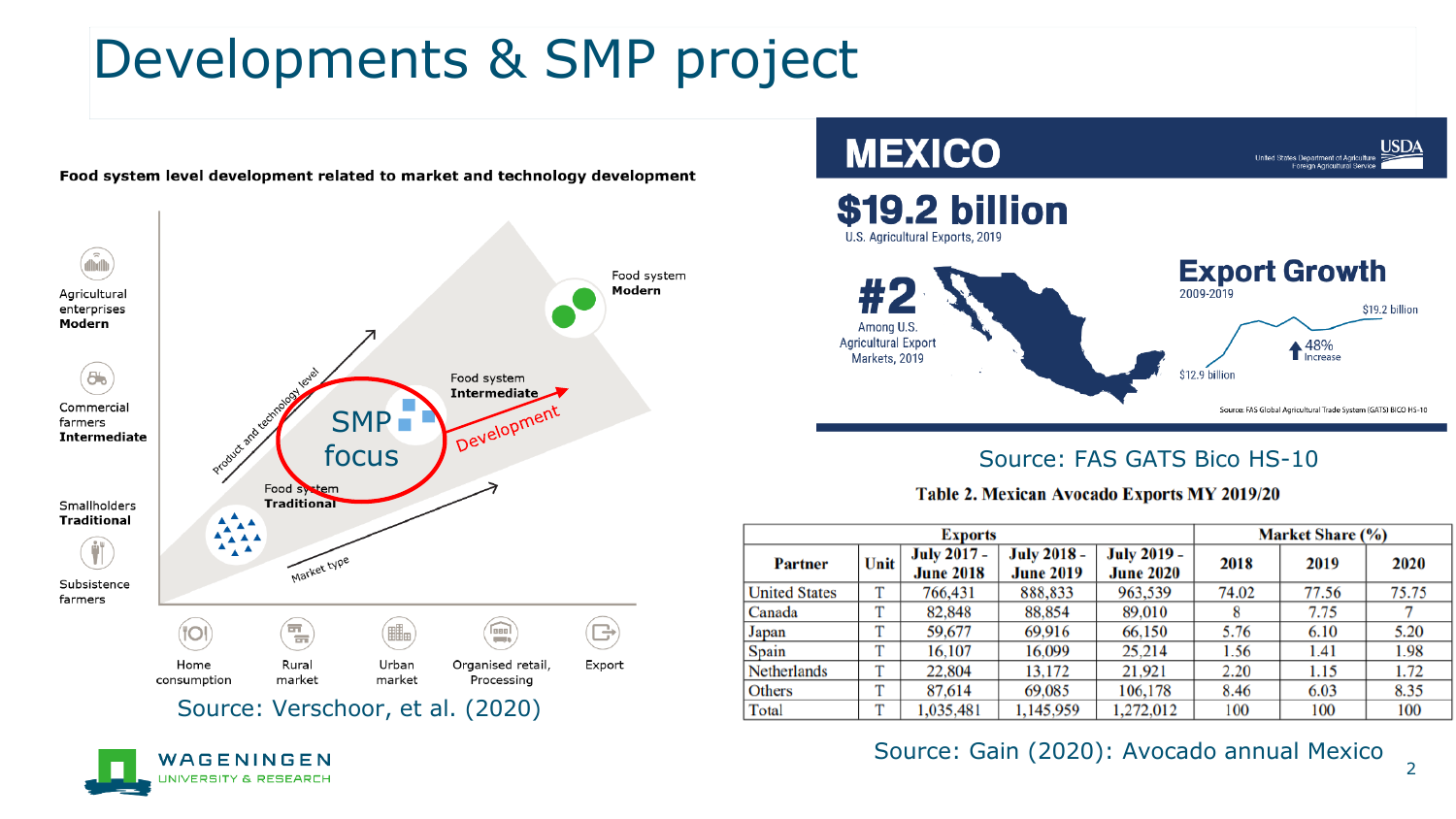### Timeline Mexico

#### **Practice**

**Topsector NL Topsector MX Delay / not honoured Future opportunities** Legend



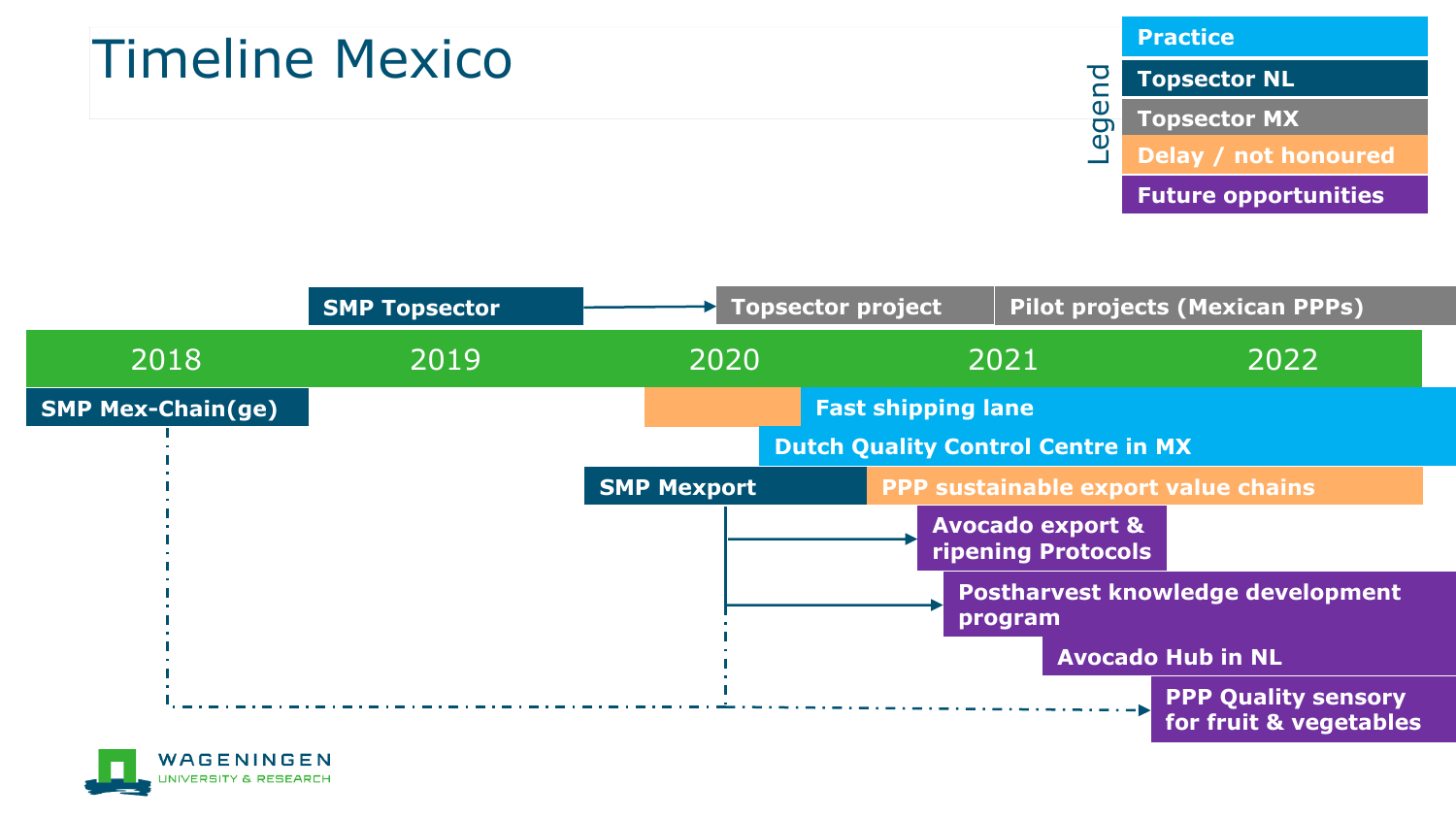# Workplan original vs reality

| <b>Original planning</b>                       |                                    | <b>Realised planning</b>                                                                                                                  |             |
|------------------------------------------------|------------------------------------|-------------------------------------------------------------------------------------------------------------------------------------------|-------------|
| Product market study                           | February                           | Product market study                                                                                                                      | March       |
| Trade mission (including<br>capacity building) | April (cancelled<br>due to corona) | Organise and participate in<br>digital workshops. Provided<br>online training.                                                            | May-Nov     |
| Pilot shipment of fresh<br>produce.            | March-Sep                          | Developed protocols, but fast<br>route not in time for SMP.<br>Conducted interviews & send out<br>questionnaires to obtain<br>information | July - Oct  |
| Reporting on market<br>opportunities           | Sep-Oct                            | Relocated to PPS proposal &<br>other opportunities                                                                                        | April - Nov |
| Dissemination                                  | Nov-Dec                            | News article and presentation.                                                                                                            | $Oct - Dec$ |

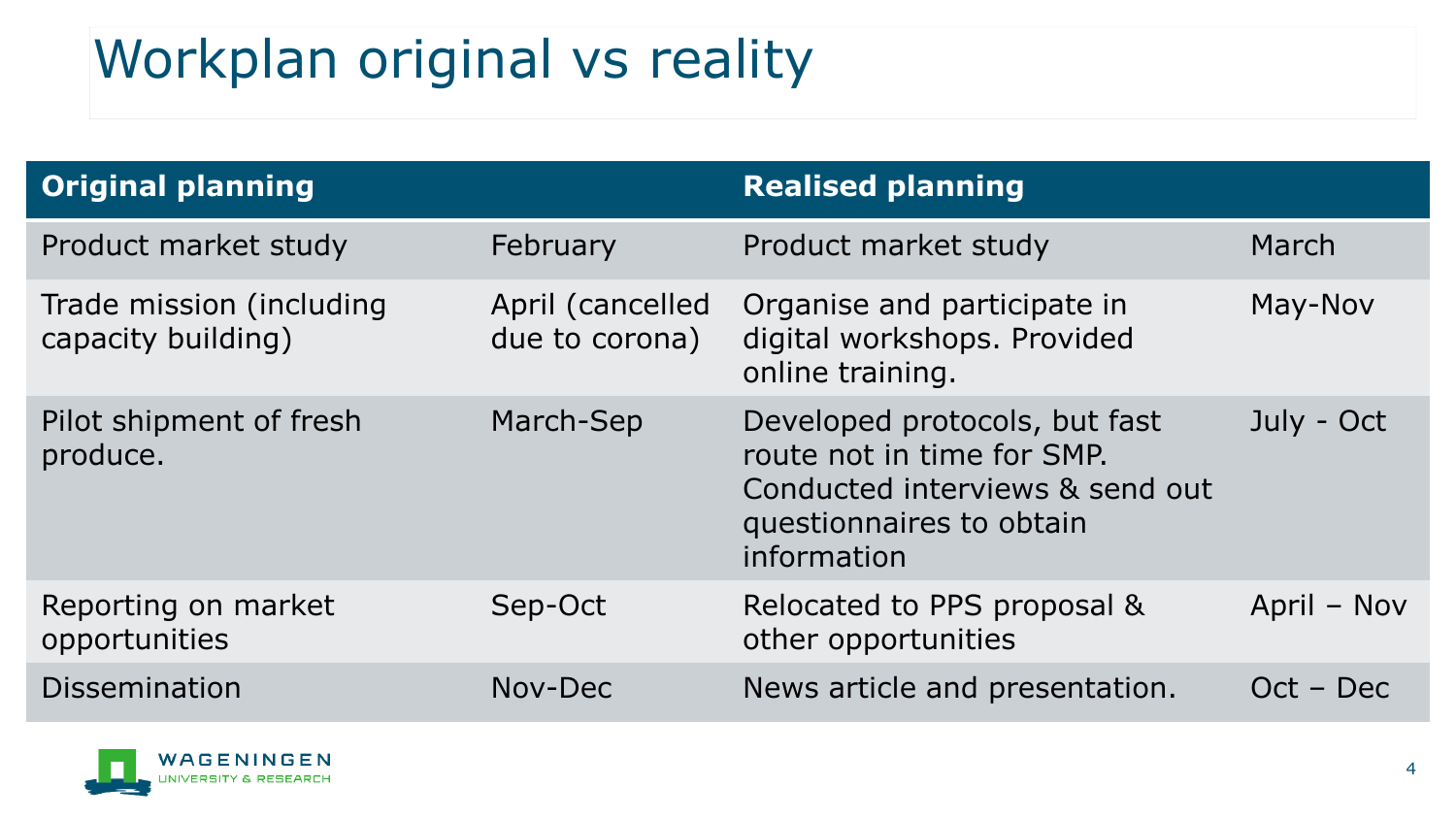

#### **Results**



- Europe interesting market
- Points raised:
	- Sale account adjustments
	- Unclarity about ripening in EU
	- Transit times & MRL standards
	- Variety of social & environmental requirements
- Great products, there is a need
- Points raised:
	- **Competitiveness**
	- Long term commitments
	- Long transit times
	- Quality deviations
	- Residue levels too high (not to EU MRL standards)
	- Social & environmental concerns 5

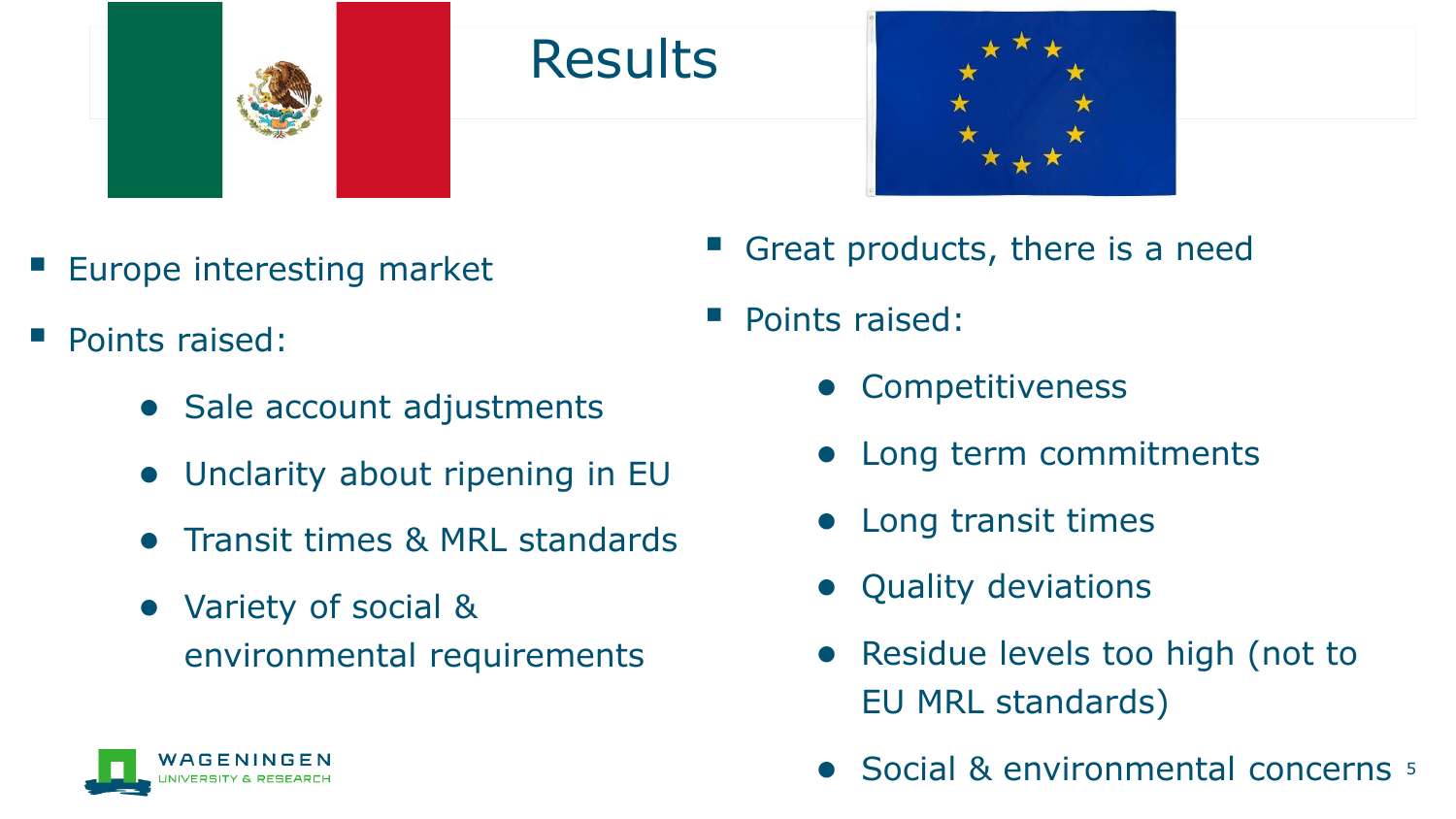## Follow up 1 – PPP 2021 proposal

| Sustainable and inclusive export chains Mexico - EU |                    |                           |  |  |  |  |
|-----------------------------------------------------|--------------------|---------------------------|--|--|--|--|
| <b>WP1 Certification</b>                            | <b>WP2 Quality</b> | <b>WP3 Agro-logistics</b> |  |  |  |  |
| Avocado export chain                                |                    | .                         |  |  |  |  |
| Mango export chain                                  |                    |                           |  |  |  |  |
| WP4 Project management & dissemination              |                    |                           |  |  |  |  |

Topsector feedback:

- Why not private development / need for public money
- Requires system approach, include sustainable production
- Look for more market commitment in NL

Dialog on the next step:

- Proceed in alternative form
- Topsector MX proposal
- Revise are resubmit in 2021 PPS call

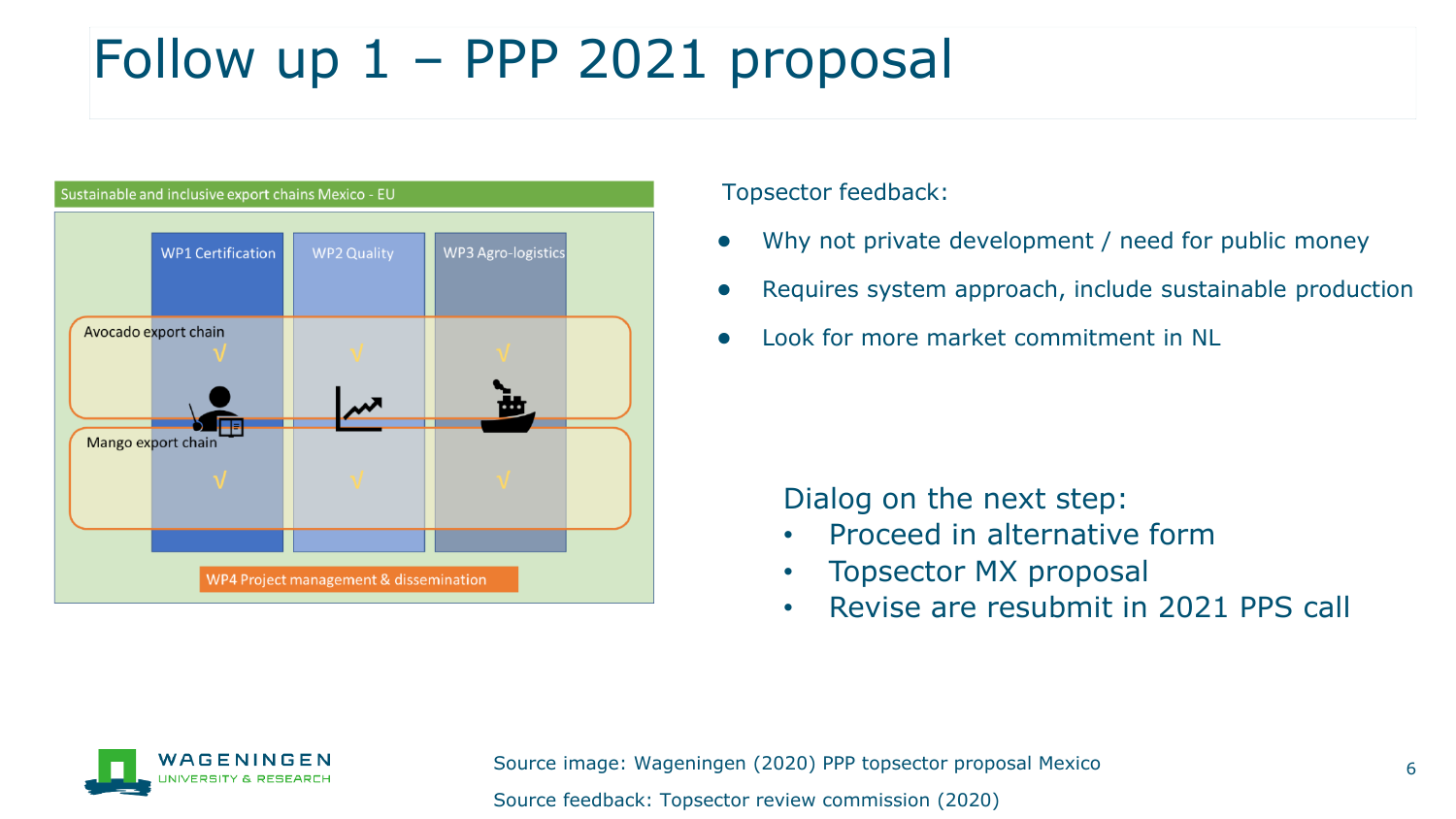## Follow up 2 – Protocol development

**Objective**: To develop protocols for postharvest



management, shipment and ripening of Mexican avocado's

**Partners**: Mexican avocado export associations, UPM & Mexican R&D institute, Dutch importers, packaging companies and Wageningen

**Challenge**: Mexican avocado have different dry matter and oil content and therefore require specific protocols. The will also contribute to reducing quality decay & food losses (sales account adjustments)

**Status**: Discussed with representatives and proposal being elaborated



7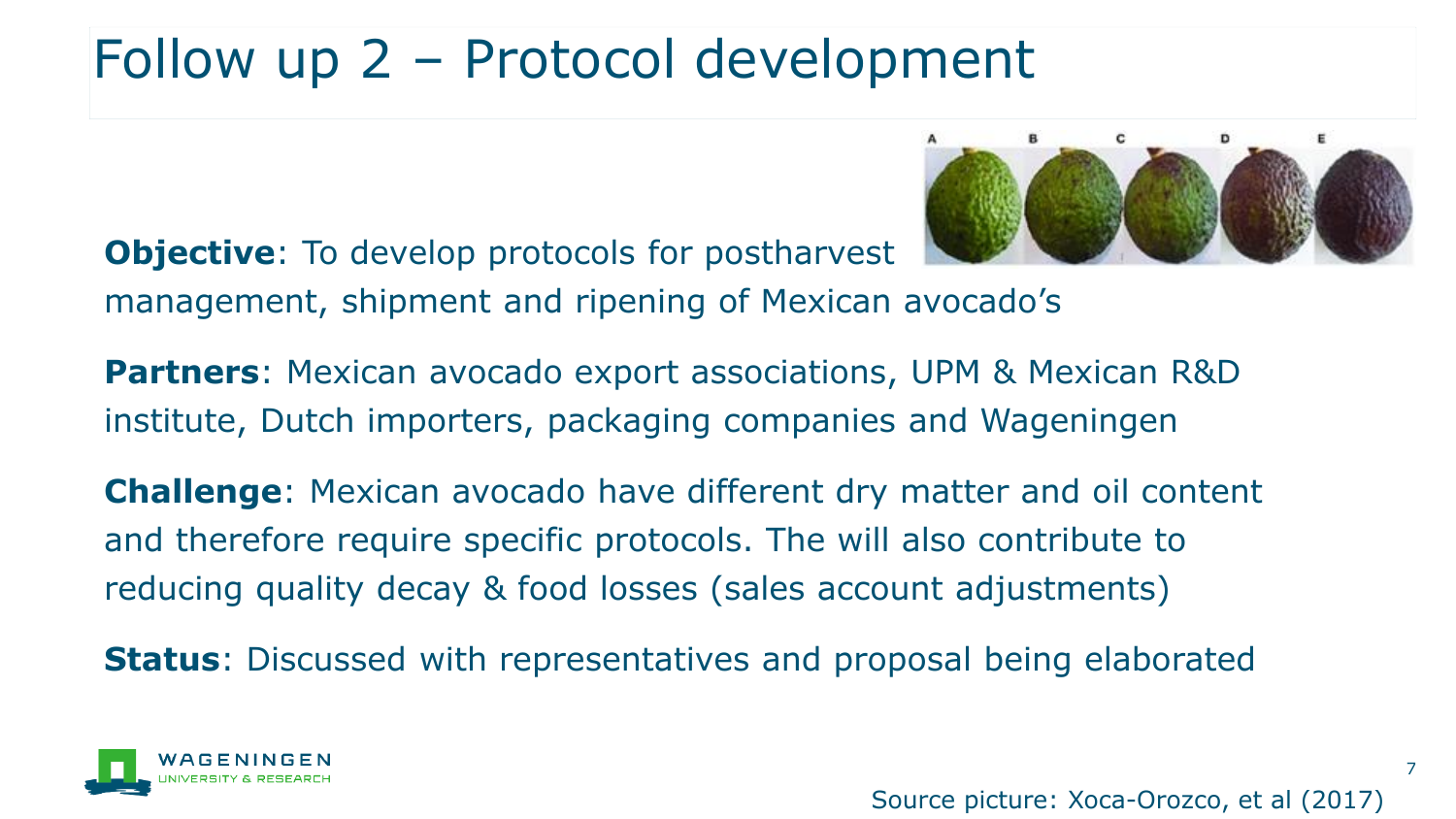### Follow up 3 – Postharvest course

**Objective**: To develop postharvest course for Mexican market

**Partners:** Mexican export associations, UPM & Mexican R&D institute, packaging companies and Wageningen

**Challenge**: In SMP it was observed that PH-knowledge sessions were very much appreciated and request for more regular (online) knowledge development on postharvest management.

**Status**: Verifying viability; demand, regular or on request, product focus or broad.



- The basic principles behind the factors and processes affecting ✔ postharvest quality.
- How to apply this information in their daily practice by developing ✔ strategies to maintain postharvest quality.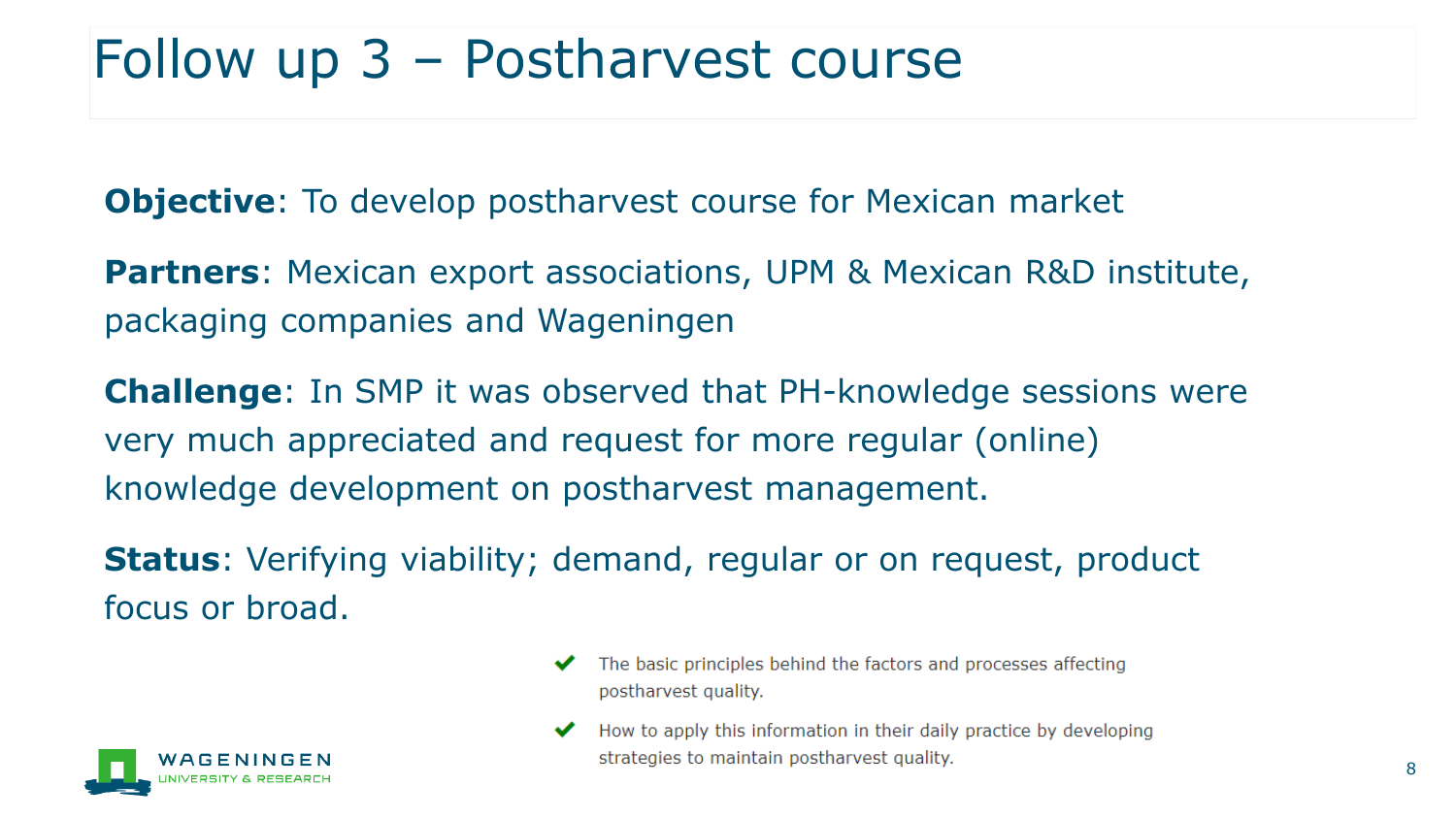## Reflection by consortium representative

By: Lia Bijnsdorp – MD United Producers Mexico (UPM)

- Extra business for Dutch companies (i.e. DQCC, Control Union)
- Future opportunities
- Sustainability & circularity
	- Direct connection -> Less food waste
	- Water management (NWP) (GlobalGap Spring)
	- Forest management
	- Sustainable packaging